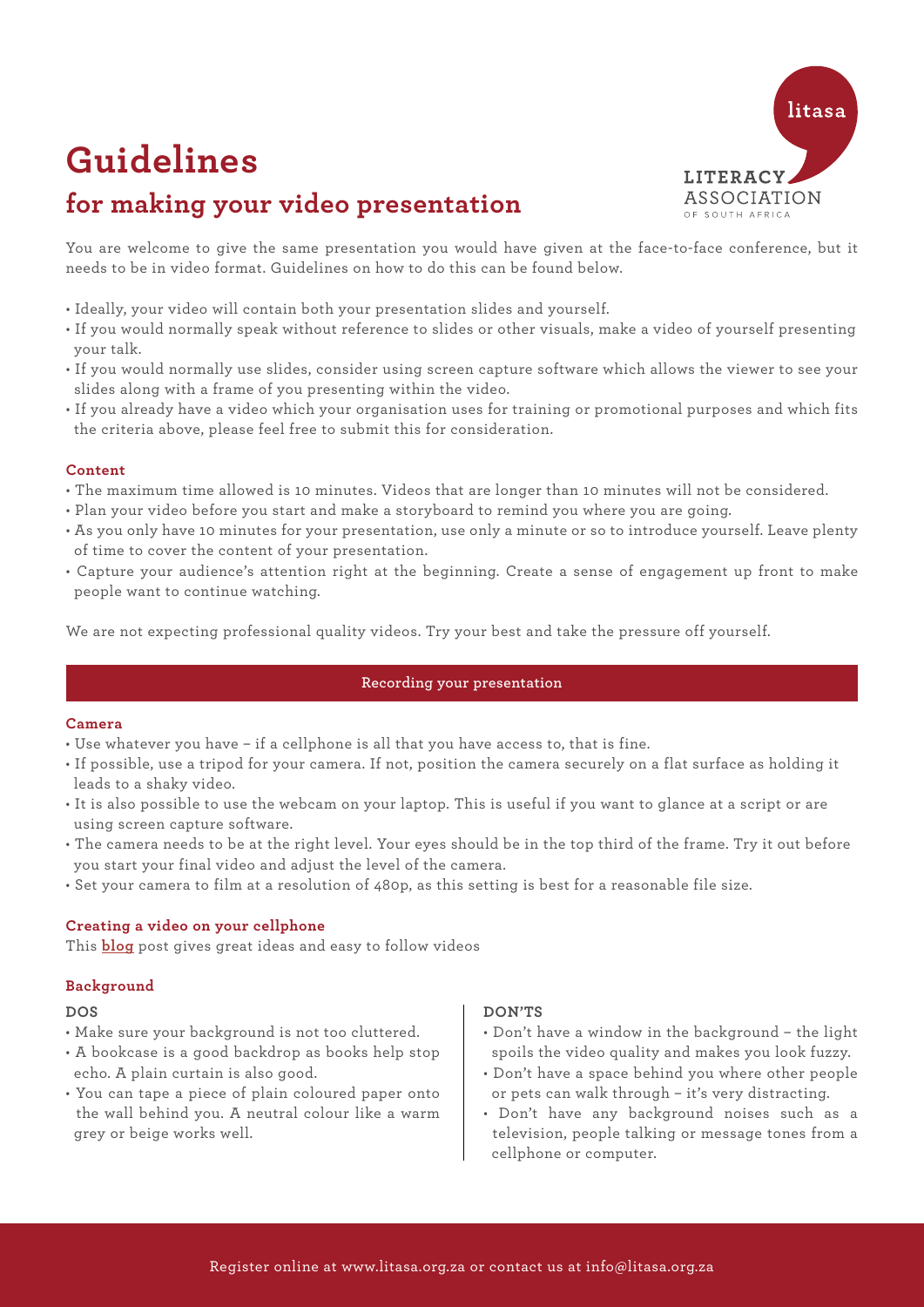## **Lighting**

- Make sure you have more light in front than behind.
- Remember not to be in front of a window.
- If using extra lights, check the reflection of glasses if you wear them. Move the lights until there is no reflection and your face is not in shadow.

### **Audio**

- If using your webcam, you can use an external microphone this does not have to be expensive, but the better quality, the better the sound will be.
- Be careful where you place the mic so sound does not get distorted.
- Make sure the room does not echo and is free from too much external sound. A carpet helps, as does furniture like a bookcase.

#### **Screen capture software**

Screen capture software allows you to turn a slide presentation (such as a PowerPoint or Google Slides presentation) into a video. Some of the software options allow you to add a small frame of yourself talking the audience through the slides, which would be suitable for our conference, since we would like to maintain a personal touch.

Below are some of the available tools. There are many others available on the internet, both free and paid versions.

#### **Screencast-o-matic**

This software allows you to turn a PowerPoint or Google Slides presentation into a video. The video editor allows you to add animations etc. You are also able to add a small screen of yourself talking though the slides to the video. This is an online tool and does not need to be downloaded.

**Access the software:**  https://screencast-o-matic.com/register **Tutorial:** https://screencast-o-matic.com/blog/google-slides-presentation/

#### **Snagit**

The trial version of this software allows you to turn your slideshow into a basic video. The paid version allows for additional editing. The full version of the software is about \$50 so if you intend to use the free version, familiarise yourself with the tutorial first before signing up.

| Access software: | https://www.techsmith.com/screen-capture.html |
|------------------|-----------------------------------------------|
| Tutorial:        | https://youtu.be/6m2xyZAnYKY                  |

#### **Loom**

Loom Basic is free for use online and via a desktop app. Loom Pro (usually \$10/month) is currently free to all verified teachers and students at K-12 schools, universities or educational institutions who are using Loom for classroom work.

(https://support.loom.com/hc/en-us/articles/360006579637-Loom-Pro-Free-for-Students-and-Teachers) This software supports both iOS and PC.

| Access software: | https://www.loom.com/desktop                                             |
|------------------|--------------------------------------------------------------------------|
| Tutorial:        | https://support.loom.com/hc/en-us/articles/360002236078-How-to-record-a- |
|                  | presentation-with-Loom-                                                  |

#### **Editing your video**

To tidy up your video, use a simple video editor.

- Vimeo Create allows for powerful editing but at a cost.
- iOS iMovie, LumaFusion
- Android PowerDirector, InShot
- Windows Moviemaker, Filmora, Avidemax